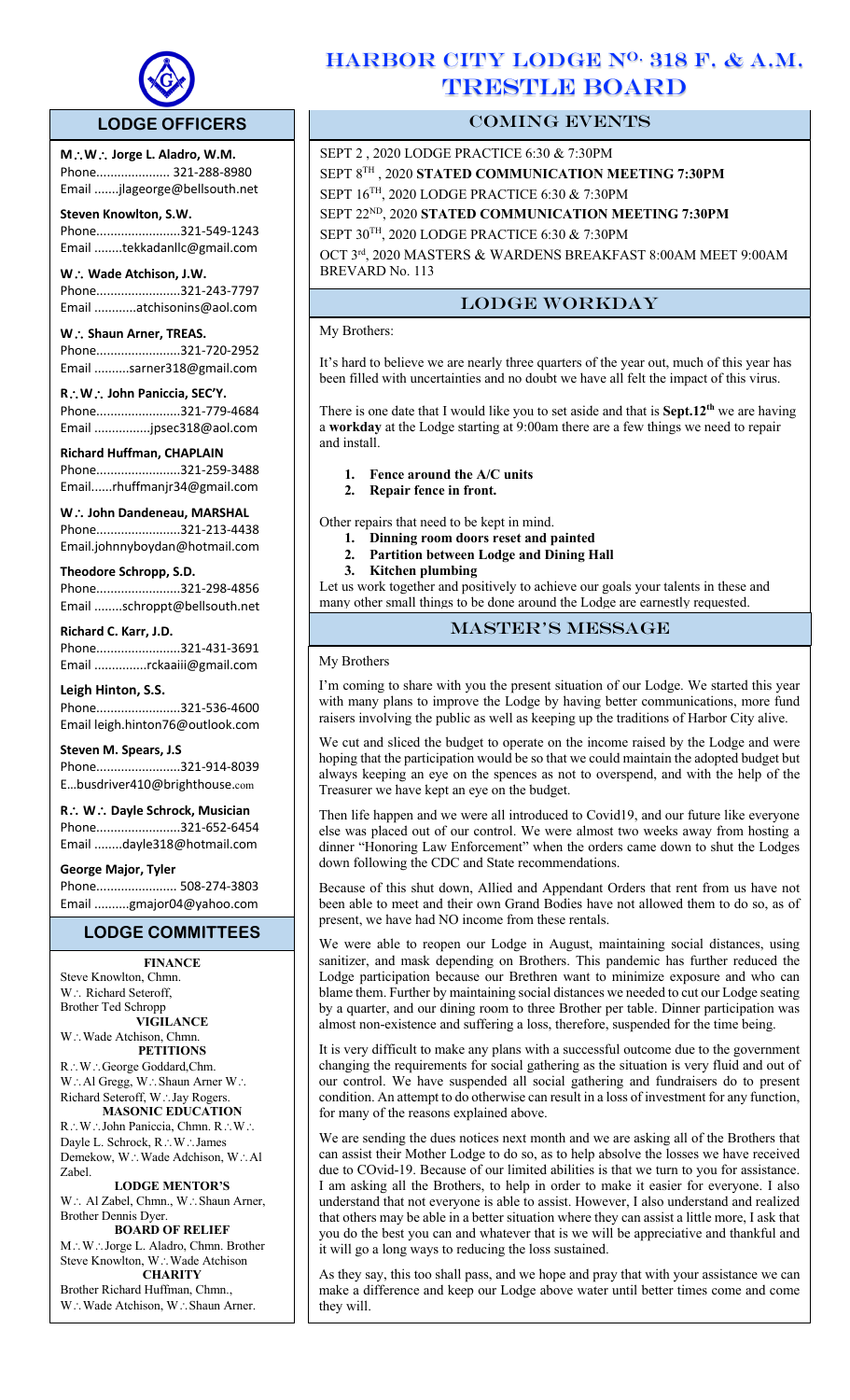#### **LODGE COMMITTEES cont.**

#### **LODGE PROPERTY**

W.: Alan Greg, Chmn. W.: Michael Hutzler, Brother Steve Knowlton, Brother Richard Huffman, Brother Dennis Dyer, R∴W∴ Ben Schwartz **LODGE INSTRUCTOR** R.: H.: Gary Wilson **OFFICERS RITUAL ASSIST.**

W.: Michael Hutzler, Chmn. R∴W∴ James Demenmkow **CATECHISM INSTRUCTOR** R∴W∴James Demenkow, Ch R.H.: Gary Wilson, W.Jay Rogers, W.: Michael Hutzler. **LODGE LIBRARIAN** W: Al Zabel, Chmn. **SICKNESS & DISTRESS** R∴W: Thomas Moore, Chm W∴Al Gregg, Richard Huffman **INVESTIGATION**

As needed

### **PAST MASTERS**

| *Aubrey Bates PDDGM 1954                       |  |
|------------------------------------------------|--|
| *E. R. Mayfield 1955                           |  |
| *Richard F. Griffie,1956                       |  |
| PDDGM & PGM 1976-77                            |  |
| Raymond McAlpine 1957                          |  |
|                                                |  |
| *Steven Rianaldo PDDGM1959                     |  |
| *Richard F. Griffie,1960                       |  |
| PDDGM & PGM 1976-77                            |  |
|                                                |  |
| *Keith Brown 1961                              |  |
|                                                |  |
| * Charles McLin1963                            |  |
| *George Schulthies1964                         |  |
| *Paul V. Gandy  1965<br>*Adam Budris PDDGM1966 |  |
|                                                |  |
| John Beasley1967                               |  |
|                                                |  |
| *Robert Notvest1969                            |  |
| Robert M. Bullock1970                          |  |
| *Edward P. Abbott1971                          |  |
| *Glenn T. StittPDDGM1972                       |  |
| *Robert L. Goldsmith1973                       |  |
| PDDGM, PGM 1983-84                             |  |
| Carl G. Planck, Jr1974                         |  |
|                                                |  |
| Douglas Dagley1975                             |  |
| *Henry Farrow1976                              |  |
| *Donald R. Pacetti1977                         |  |
| Patrick A. Galbraith1978                       |  |
|                                                |  |
| *James H. Bragg1980                            |  |
| Robert C. Birmie1981                           |  |
| *Wallace L. Whiting1982                        |  |
| Stanley W. Miller1983                          |  |
| *Gerald T. Freese1984                          |  |
| Ronald E. LaCair1985                           |  |
| Charles R.R. Walle1986                         |  |
| Corenth Owens1987                              |  |
| Karol M. DziegielPDDGM1988                     |  |
| Allen P. Gregg1989                             |  |
|                                                |  |
| *George Ed. Gardner, Jr1991                    |  |
| William C. White1992                           |  |
| Kenneth L. Jenkins 1993                        |  |
| Robert P. Edmiston1994                         |  |
| Thomas L. MoorePDDGM1995                       |  |
|                                                |  |
|                                                |  |
| Mark C. Mason1997                              |  |
| John PanicciaPDDGM1998                         |  |
| Dayle SchrockPDDGM1999                         |  |
|                                                |  |
|                                                |  |
| Fred BakerPDDGM2002                            |  |
| Ron TrinklePDDGM2003                           |  |
|                                                |  |
|                                                |  |
| George GoddardPDDGM 2006                       |  |
|                                                |  |
| Michael Hutzler2008                            |  |
| James DemenkowPDDGM2009                        |  |
|                                                |  |
| Wade Atchison2011                              |  |
|                                                |  |

#### master's message

In closing my Brothers, this is indeed not the news I wanted to convey to you this year, is a matter of fact it is quite contrary, I had carefully planned for it to be different, but as I have been told before "Man Proposes and God Disposes," I'm hope you understand, that we have diligently planned and prepared for different results, but it is beyond our control.

Jorge L. Aladro, Worshipful Master

#### Senior Warden's message

#### **"My brothers, as we are all living through these crazy times, it is great to see those who have made it to the meetings recently."**

There is still much to be done around the lodge, and I would've to remind everyone that we are having a work day on Sep. 12th to get everything in order. Feel free to wear masks, and practice social distancing, as there is definitely something that everyone can contribute. It saddens me that we cannot hold most of our usual events, a work day may be the closest thing we get to quality time with our brothers while engaging in something that is helpful to our lodge. I will be bringing my work Van (filled with tools), and my trailer. I encourage everyone to think of something they would like to see fixed or updated in the lodge building and let me know about it at the meeting on September 8th. Let's all give a little of our time, for the fraternity's benefit.

Thank you,

Br. Steven Knowlton "

## Junior Warden's message

#### My Brothers

Many of us are feeling sadness and despair, this has been an extremely trying and difficult time. We can help heal the world around us by coming together as men and Masons. We must all reach out to our Masonic Brothers to offer help and hope.

There are many that need help ! Please let us as your officers, who you are and how we can help. If you can help, please, with your time or resources.

We had many plans on fundraising. We were unable to put on our dinners and get togethers.

If you find you can help the lodge shortfall in budget with any amount, it would be helpful in maintaining our home lodge.

Wade A. Atchison P:.M:.

# Junior Warden

# Secretary's message

Greetings my Brothers,

I hope this finds you and your loved ones doing well.

I just wanted to let you know that the 2021 Dues notices will be mailed out this month. ( Please check your dues card and if you DO NOT have a 2020 Dues card please contact me.)

I just wanted to inform you about your dues notice.

When you see the total payment line please do not panic!

Our Dues have NOT gone up. We pay 126.00 for our Lodge dues and this year the per capita is \$30.00 for a total of \$156.00.

There is the donation to the Masonic Home L.Y.P.M.G.C. for \$7.30.

You have 2 additional VOLUNTARY donation lines:

One is for our District Master's and Warden's Association to assist in offsetting the expense of the Grand Master's Official Visit to our District.

The additional VOLUNTARY donation line is for our LODGE COVID-19 RELIEF FUND. During this trying time none of our Appendant Bodies have met here so we have zero income from our Bodies that rent from us.

We have had NO fundraisers of dinners due to the regulations and restrictions for meetings or gatherings.

We are in the red currently with our budget and until we get back to normal we need assistance from YOU as a BROTHER and MEMBER of Harbor City Lodge No. 318. I Thank You in advance for your understanding and assistance. Hope to see you in Lodge!

> Fraternally and Respectfully, R:.W:. John Paniccia Secretary 2020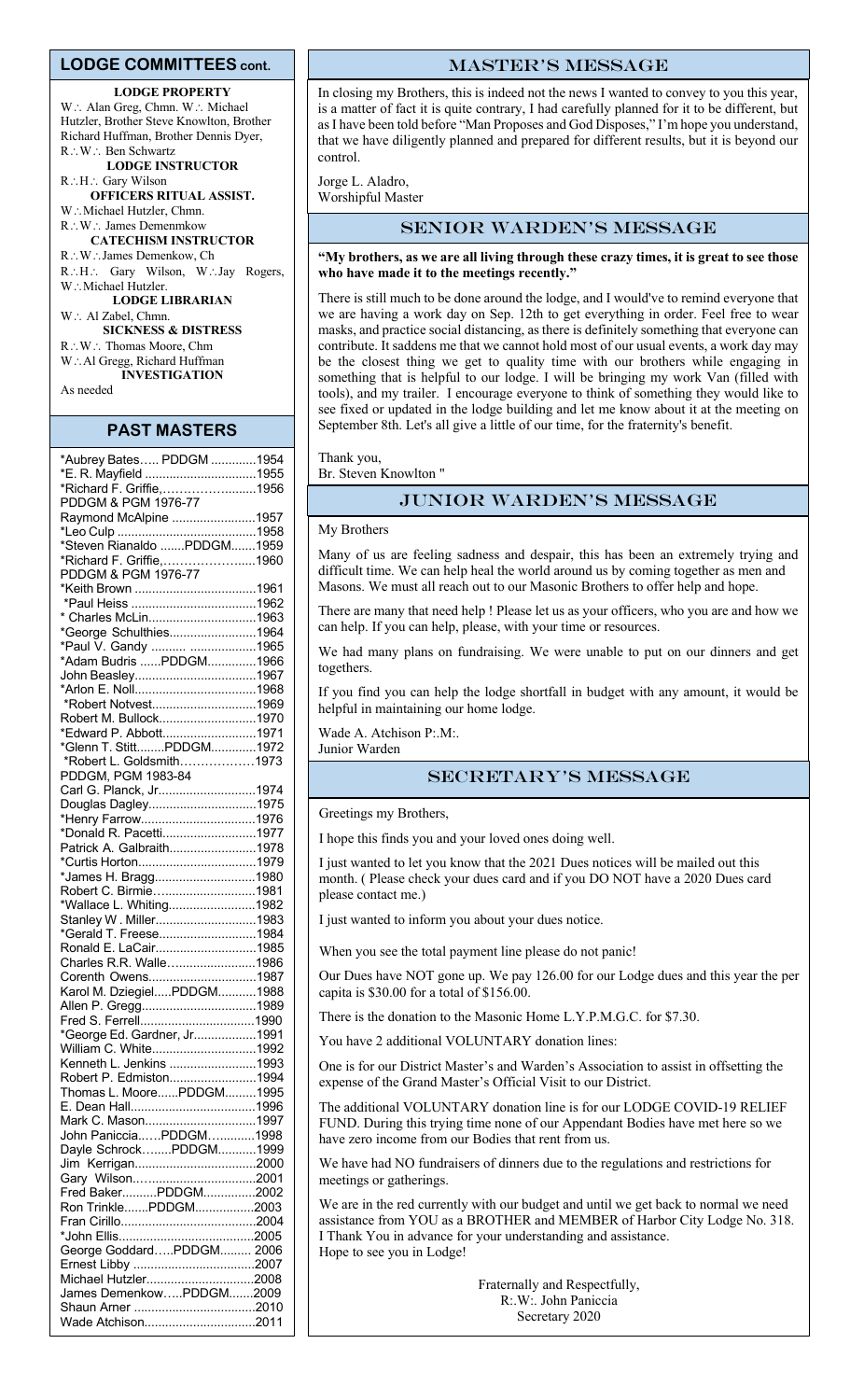## **PAST MASTERS cont.**

| Richard Seteroff 2012<br>John Dandeneau2014<br>Doughlas Setzer 2016<br>Kevin Smithwick 2017<br>John Dandeneau2019         |  |  |  |  |  |
|---------------------------------------------------------------------------------------------------------------------------|--|--|--|--|--|
|                                                                                                                           |  |  |  |  |  |
| <b>Affiliated Past Masters</b>                                                                                            |  |  |  |  |  |
| *William P. Fincher 1963<br>*William Thomas1981<br>*Ernest G. Peterson1986<br>*Erwin C. Hamm 1988<br>Jorge L. Aladro 1989 |  |  |  |  |  |
|                                                                                                                           |  |  |  |  |  |
|                                                                                                                           |  |  |  |  |  |
| *Charles E. Bryant 1999                                                                                                   |  |  |  |  |  |
| *Robert A. Buotte2000, 2001<br>Barry R. Shaffer2001,2019                                                                  |  |  |  |  |  |
|                                                                                                                           |  |  |  |  |  |
|                                                                                                                           |  |  |  |  |  |

### **BIRTHDAYS/ANNIVERSARIES**

Roger Fowler………….………2002,2007 Steven B. Walden.....PDDGM......... 2009 Benjamin Schwartz…..PDDGM...... 2009

#### **BIRTHDAYS**

| Floyd W. Hough, Jr           | 9/01 |  |  |  |  |
|------------------------------|------|--|--|--|--|
| Edward K. Hite               | 9/02 |  |  |  |  |
| Steven M. Spears             | 9/03 |  |  |  |  |
| George O. Mabry, Jr.         | 9/07 |  |  |  |  |
| Evan M. Nitz                 | 9/10 |  |  |  |  |
| George C. Collins            | 9/11 |  |  |  |  |
| Danny P. Joyce               | 9/15 |  |  |  |  |
| Michael J. Manning           | 9/16 |  |  |  |  |
| Eric Dean Hall               | 9/19 |  |  |  |  |
| Richard D. Howe              | 9/21 |  |  |  |  |
| William C. White             | 9/22 |  |  |  |  |
| Dennis J. VanLangen          | 9/23 |  |  |  |  |
| David L. Martin, Jr.         | 9/26 |  |  |  |  |
| Patrick A. Galbraith         | 9/29 |  |  |  |  |
| <b>MASONIC ANNIVERSARIES</b> |      |  |  |  |  |
| <b>Hunter Buckles</b>        | 9/01 |  |  |  |  |
| Marvin L. Achord             | 9/06 |  |  |  |  |
| John E. Palmisano            | 9/09 |  |  |  |  |
| Ray Plymate, Jr.             | 9/11 |  |  |  |  |
| Arthur H. Hanson             | 9/13 |  |  |  |  |
| Michael R. Hutzler           | 9/13 |  |  |  |  |
| Evan M. Nitz                 | 9/13 |  |  |  |  |
| Francis R. Cirillo           | 9/14 |  |  |  |  |
| Douglas L. Kerns             | 9/14 |  |  |  |  |
| Gary G. Wilson               |      |  |  |  |  |
| Con't. next page             |      |  |  |  |  |

## CHAPLAIN's message

Brethren,

The end of August is a time of great loss to our Lodge, a time when brothers and families need lots of Prayers.

Brother Donald Ray Johnson a 32nd degree mason passed away 8/13/20 at the age of 80 years.

Brother Nobel Kenneth "Ken" Hill passed away 8/15/20, in Hagerstown MD.

Brother Tom Moore has had surgery and needs Prayers for a quick and complete recovery.

Kenneth "Ken" Jenkins has a spot on his lung, please Pray for a negative result of the examinations and tests to come.

Karol Dziegel's wife passed the morning of 8/27/20, our Brother and family need our Prayers during their mourning.

Please continue to Pray for Brother Stephen "Steve" Spears who is in great pain and awaiting surgery on his spine, Brother Aladro's Father at home in Miami, Brother Paniccia's Father who had recent surgery, Brother Atchison's wife Tracey, and Brother Arner's loss of a family member in PA.

I would like to ask for a continuation of Prayers for myself, the Doctors conversation was to map out the upcoming scans, test, etc. that are to follow. The Doctor put it bluntly cancer is a possibility, as is a common cist which I am hoping for, thank you Brothers for your Prayers, I will keep you informed.

It is incumbent upon all Masons to keep their Brothers and their families in your Prayers.

In closing I ask you to read Psalm 133 and think about its use in the Lodge, those who attend practice should have no problem, also the pronunciation for Harmon is Har-mon. May the Architect of the Universe keep you always in His heart and love you as you love Him.

Prayerfully yours,

Bro. Richard Huffman, Chaplain

## MONTHLY CHARITY

This month's Charity is **South Brevard Sharing Center**, Brothers this is an organization that helps our neighbors in their time of need with food and other necessities.

Please donate to this worthy cause as liberally as your situation permit, they need help.

# PETITION'S IN PROGRESS

No petitions in progress.

See Chaplain's Message

#### Sickness & distress

#### LEST WE FORGET

My Brothers,

This month we have three memorable dates:

**Labor Day** where we celebrate the contribution made by the Labor Force of this nation which keeps our Nation on the cutting edge of just about all facets which contributes to the strength and wellbeing of our country.

**September 11, 2001** our Nation was cowardly attack by Islamic Extremist which cause the loss of 2,977 innocent lives. Bringing down the Twin Towers in New York by striking them with two jet planes American 11 and United 175 where we sustain the loss of 2,753 lives. This was followed by the attack at the Pentagon with another plane American 77 were we suffered another loss of 184 lives, and the third attack which was spoiled by heroic Americans when they brough down United 93 in a field near Shanksville with a loss of another 40 Americans lives.

Americans always rise to the occasion, and the aftermath of this single event changed the course of our nation, but most importantly it brought Americans together as a Nation and as one people regardless of who they were and where they were from. Let us all remember that we do better when we are ONE people.

September 17, 1787 The Constitution of the United States of America was created and ratified on June 21, 1788 and placed in operation on March 4, 1789 creating the separation of powers, as to better govern the Union of these Thirteen States.

The Constitution has been amended 25 times not counting the two amendments to deal with prohibition. The first ten amendments being the Bill of Rights which spells out specific protections of personal liberty and justice; placing restrictions on the powers of the government.